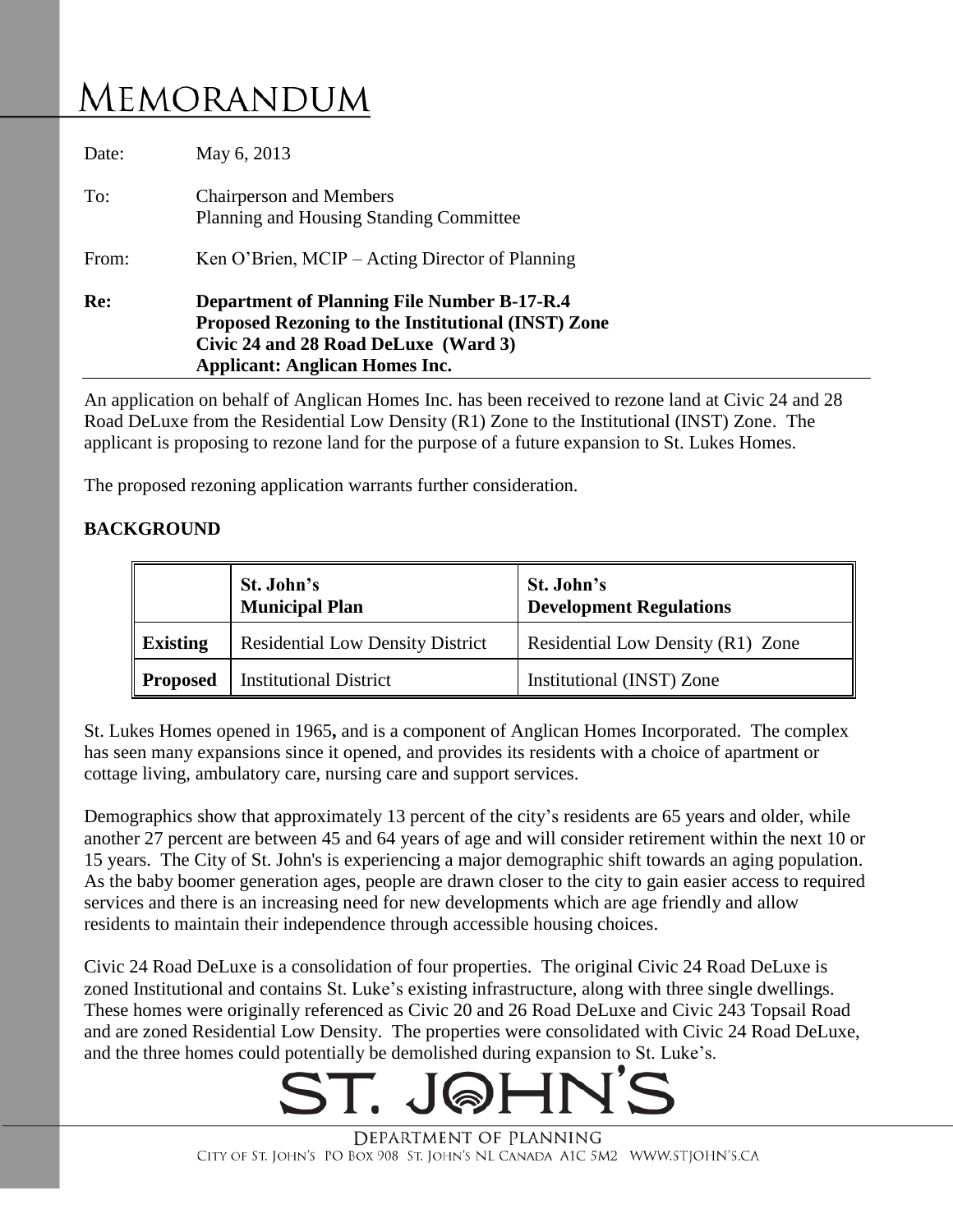Civic 28 Road DeLuxe is also included in the rezoning application. It includes only the rear yard of the property, which is vacant. The proposed rezoning to the Institutional Zone will allow St. Luke's to expand living accommodations and supportive services for the current facility. Land surrounding St. Lukes is zoned Residential Low Density, with the exception of the neighbouring Agnes Pratt Nursing Home, which is also zoned Institutional.

# **PLANNING CONSIDERATIONS**

- 1. Institutional uses represent a significant element and it is the Municipal Plan's objective to recognize the importance of Institutional land holdings within the City and the best comprehensive use and development of these properties. As adjacent land has becomes available, it has been purchased by St. Luke's, providing a future opportunity to expand accommodations and services. Nursing and senior citizen homes are considered a permitted use within the Institutional Land Use District. A Municipal Plan amendment would be required.
- 2. The current Residential Low Density (R1) zoning does not permit nursing homes, senior apartment building or associated uses. Rezoning of the property would be necessary. The most appropriate zone for these types of uses would be the Institutional Zone. Permitted uses in the Institutional Zone include institution (nursing home), adult day care facility and senior's apartment building, while complimentary uses to a senior's apartment building are able to be considered as a discretionary use.
- 3. Based on the final submission of a development plan, further advertising may be required if a discretionary use is proposed. A Land-Use Assessment Report (LUAR) may also be required if the proposed use is greater than 3 storeys or a Floor Area Ratio (FAR) above 1.0. Adequate onsite parking will be required.
- 4. The rear yard of Civic 28 Road DeLuxe will need to be consolidated with Civic 24 Road DeLuxe, in order to meet the minimum lot size requirement for the Institutional Zone.

# **Technical/Engineering Considerations**

Civic 28 Road DeLuxe does not currently have services available, but if consolidated with Civic 24 Road DeLuxe, internal servicing could be made available. Stormwater detention for the site's future development may be required, based upon development plans.

# **CONCLUSION AND RECOMMENDATION**

The proposed Institutional expansion for Civic 24 and 28 Road DeLuxe from the Residential Low Density (R1) Zone to the Institutional (INST) Zone allows for St. Luke's to expand services, which helps to meet the increasing need of housing and services for an ageing population. The site is centrally located and provides a variety of services for those who require senior living accommodations.

The rezoning warrants consideration of approval. Development approval would only be considered, after additional detailed plans and information has been submitted and reviewed. Depending on the final proposed development, additional advertising or a LUAR may be required. All properties must be consolidated into the larger parcel of Civic 24 Road DeLuxe in order to meet minimum lot size requirements.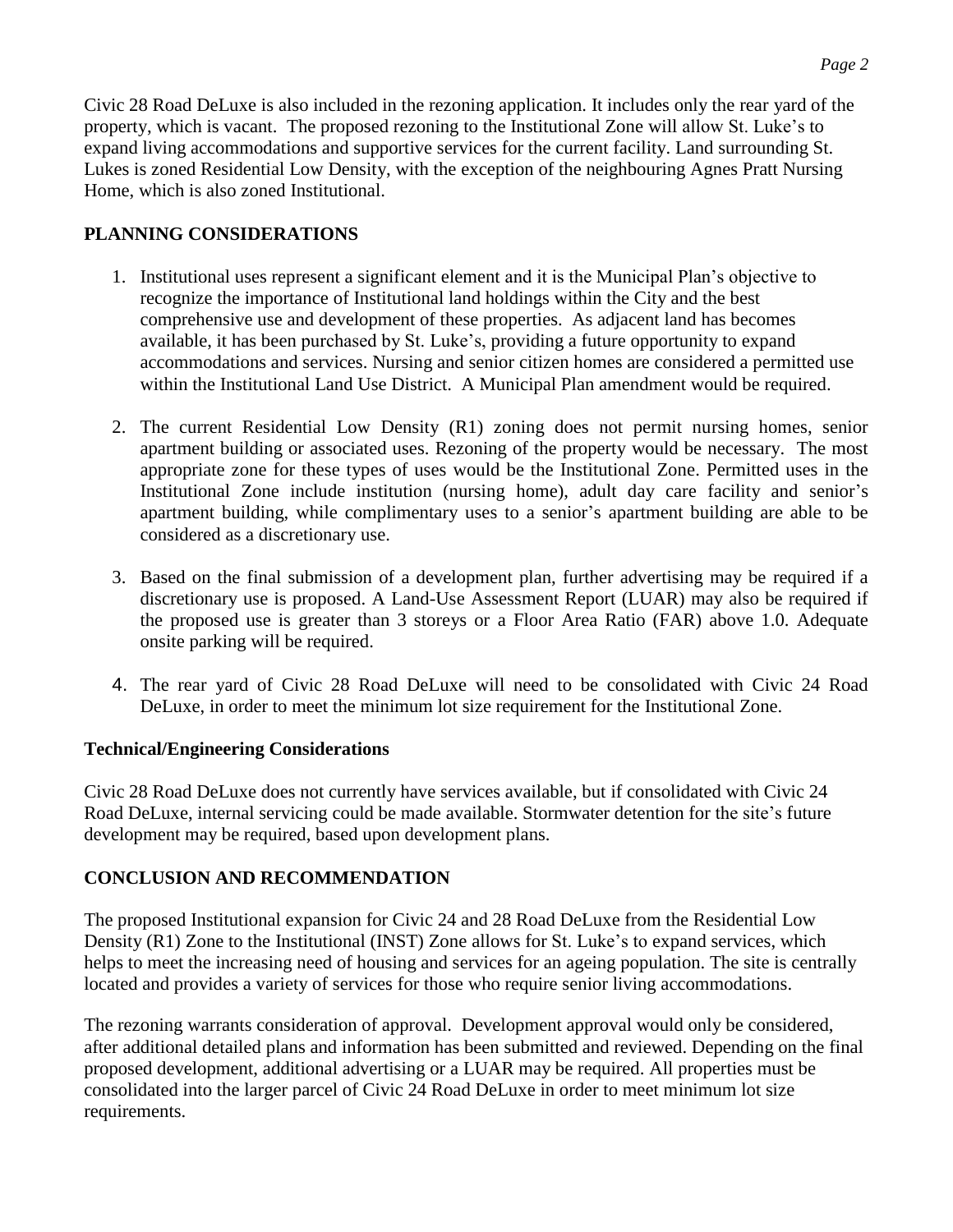The rezoning requires a Municipal Plan amendment. At a later stage, the Municipal Plan amendment process would require a public hearing chaired by an independent commissioner appointed by Council. Staff recommend that the application be referred to a public meeting chaired by a member of Council.

This is provided for the consideration of the Planning and Housing Committee.

\_\_\_\_\_\_\_\_\_\_\_\_\_\_\_\_\_\_\_\_\_\_\_ Ken O'Brien, MCIP Acting Director of Planning

Lindsay Lyghtle Brushett, MCIP Planner

Attachment

I:\KOBrien\2013\Planning - 24 & 28 Road DeLuxe - May, 2013.doc